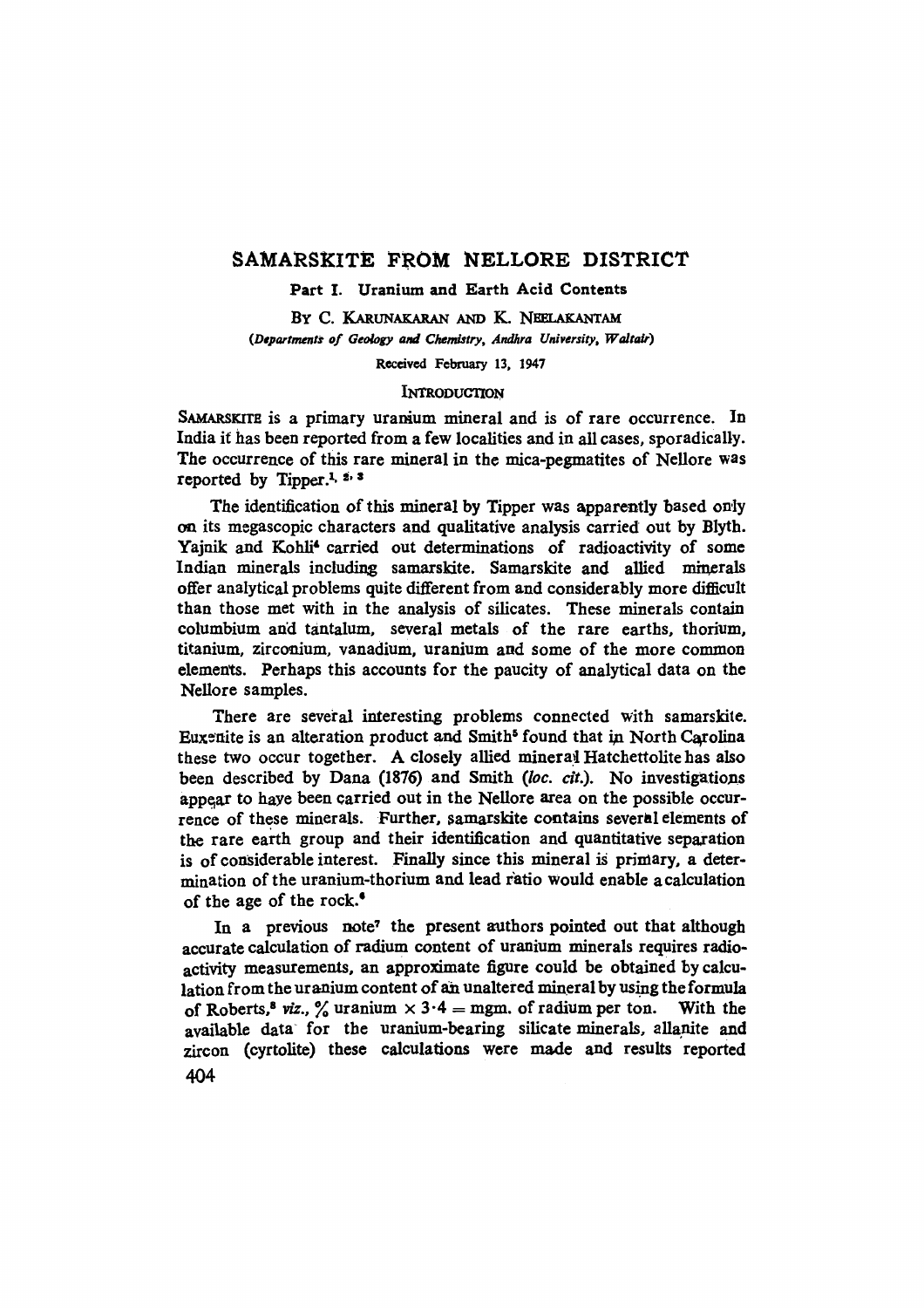(loc. cit.) but as no analytical data was available on the Nellore samarskite, this could not be done for this mineral.

The object of the present paper is to report on the results obtained in our preliminary investigations on Nellore samarskites.

### **SAMPLES**

The samples of samarskite were secured from the Kodanda Rama mine in Nellore District. The mine is situated in a pegmatite vein having a strike of roughly N.N.W.-S.S.E. and almost perpendicular dip. The pegmatite is composed of large felspar and quartz crystals with books of mica. About sixty samples were collected from this mine and out of these, six representative samples were chosen for detailed investigation. The radioactivity of the samples was established by the photographic method.7

#### MEGASCOPIC CHARACTERS

The megascopic characters are given below in the table:-

| Sample $ $ Sp. Gr.<br>No.      |           | Hard-<br>ness      | Colour                | Lustre     | <b>Streak</b> | Clea-<br>vage            | $Frac{.}{.}$<br>ture                           | Remarks                                       |
|--------------------------------|-----------|--------------------|-----------------------|------------|---------------|--------------------------|------------------------------------------------|-----------------------------------------------|
| $\mathbf{I}$<br>$5 - 567$<br>Б |           | Dark steel<br>grey | Vitreous              | Dark-brown | Nil           | $Con-$<br><b>choidal</b> | Intergrown<br>with<br>Columbite-Tan-<br>talite |                                               |
| $\overline{\mathbf{2}}$        | $5 - 570$ | 6                  | Velvet black Resinous |            | <b>Brown</b>  | do                       | do                                             |                                               |
| $\mathbf{z}$                   | 5.677     | 6                  | do                    | do         | do            | do                       | do                                             |                                               |
| 4                              | 5.634     | 6                  | do                    | do         | Reddish brown | do                       | do                                             |                                               |
| 5                              | $5 - 776$ | 6                  | Black                 | Splendent  | do            | do                       | Uneven                                         |                                               |
|                                | $5 - 628$ | 6                  | Velvet black          | do         | Dark-brown    | do                       | do                                             | Separated<br>from<br>Columbite-Tan-<br>talite |

The above properties agree closely with those given by Dana<sup>9</sup> for samarskite. However, it should be noted that sample No. 1 is actually a coarse intergrowth of two minerals which are distinctly visible to the naked eve. Auto-radiographic evidence for this fact s reproduced below.

The auto-radiograph was taken by placing a polished surface in close contact with a panchromatic photographic plate covered with black paper and leaving them together in a dark cabinet for one week and developing the plate afterwards.

Fig. 1 is an actual photograph of the polished specimen and Fig. 2 is the corresponding auto-radiograph. Sample No. 6 was obtained from a specimen of samarskite intergrown with columbite-tantalite from which A<sub>2</sub>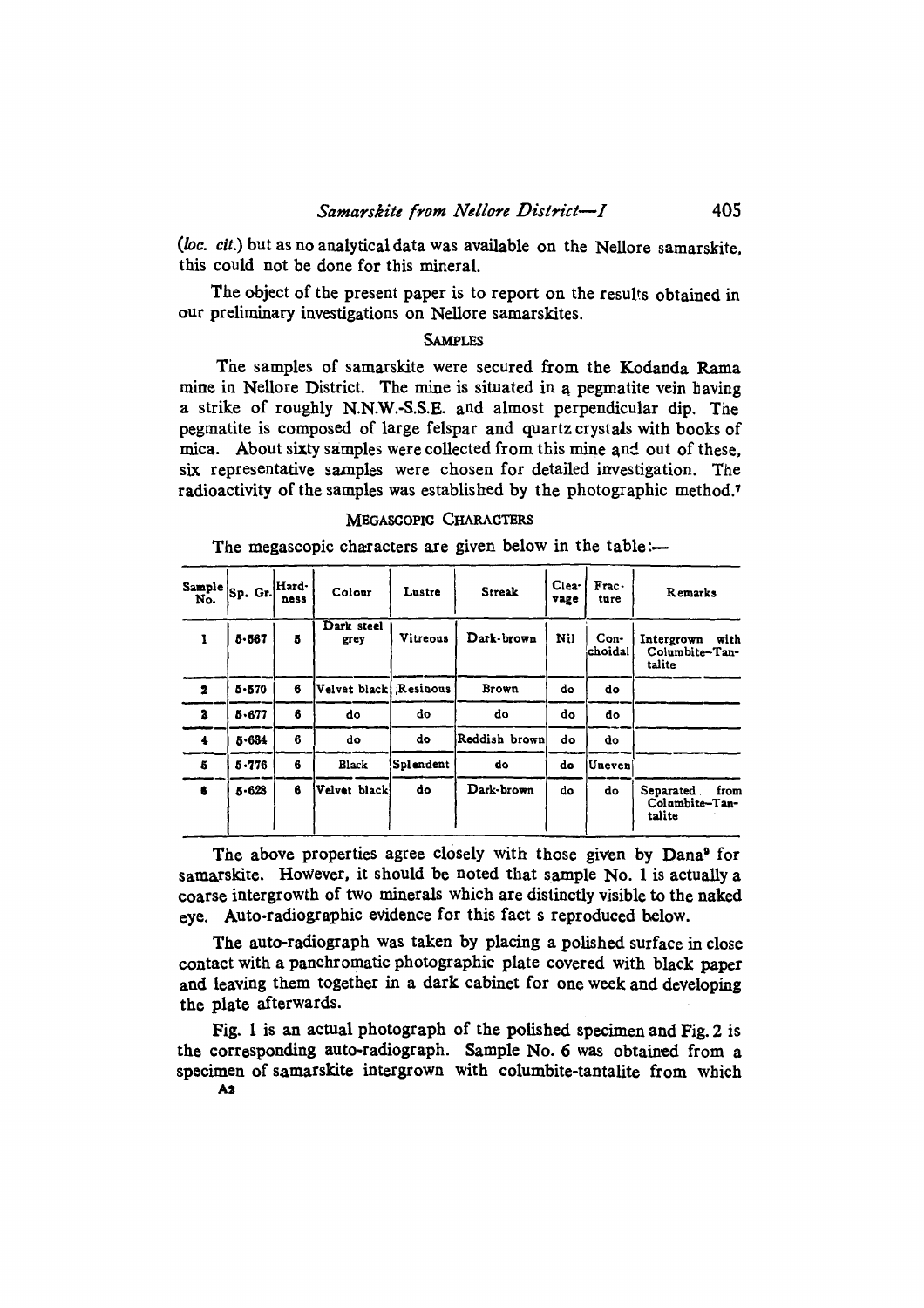C. Karunakaran and K. Neelakantam



the non-samarskite portion was carefully separated. The columbitetantalite minerals are closely associated with samarskite in this locality and it is not therefore surprising that the second mineral has been definitely identified as a columbite-tantalite by chemical analyses. It may be mentioned in passing that though there are small, normally insignificant, differences in properties among the samples, megascopically all of them appear to be samarskite.

#### **CHEMICAL ANALYSIS**

The samples were analysed primarily for their uranium content by the method described by Schoeller and Powell.<sup>10</sup> Uranium occurs in samarskite in both the quadrivalent and hexavalent states but their differentiation is not possible by this method of analysis. Hence the results are being reported in terms of UO<sub>2</sub> in the table below. Our results showed a greater degree of variation of  $UO_3$  (5.6 to 10.5%) than those recorded by Swallow, Smith and Allen<sup>9</sup> for samarskite samples from N. Carolina, viz.,  $10.9$  to  $12.5\%$ UO<sub>3</sub>. For comparison the mixed earth acid contents were determined approximately quantitatively by igniting and weighing the insoluble residue obtained by extracting the pyrosulphate melt with dilute hydrochloric acid.

| Sample No.  | UO, %                                                   | Nb <sub>2</sub> O <sub>5</sub> plus Ta <sub>2</sub> O <sub>5</sub> |  |  |
|-------------|---------------------------------------------------------|--------------------------------------------------------------------|--|--|
| 2<br>3<br>6 | 4.2<br>$10 - 5$<br>$6 - 1$<br>$8 - 7$<br>5-6<br>$8 - 4$ | 69.7<br>$54 - 3$<br>$59 - 2$<br>54.0<br>58-4<br>$53 - 4$           |  |  |

This residue consists mainly of columbium and tantalum pentoxides contaminated by very small amounts of titania, stannic oxide, tungstic oxide. etc. The percentages of these minor constituents do not add to more than